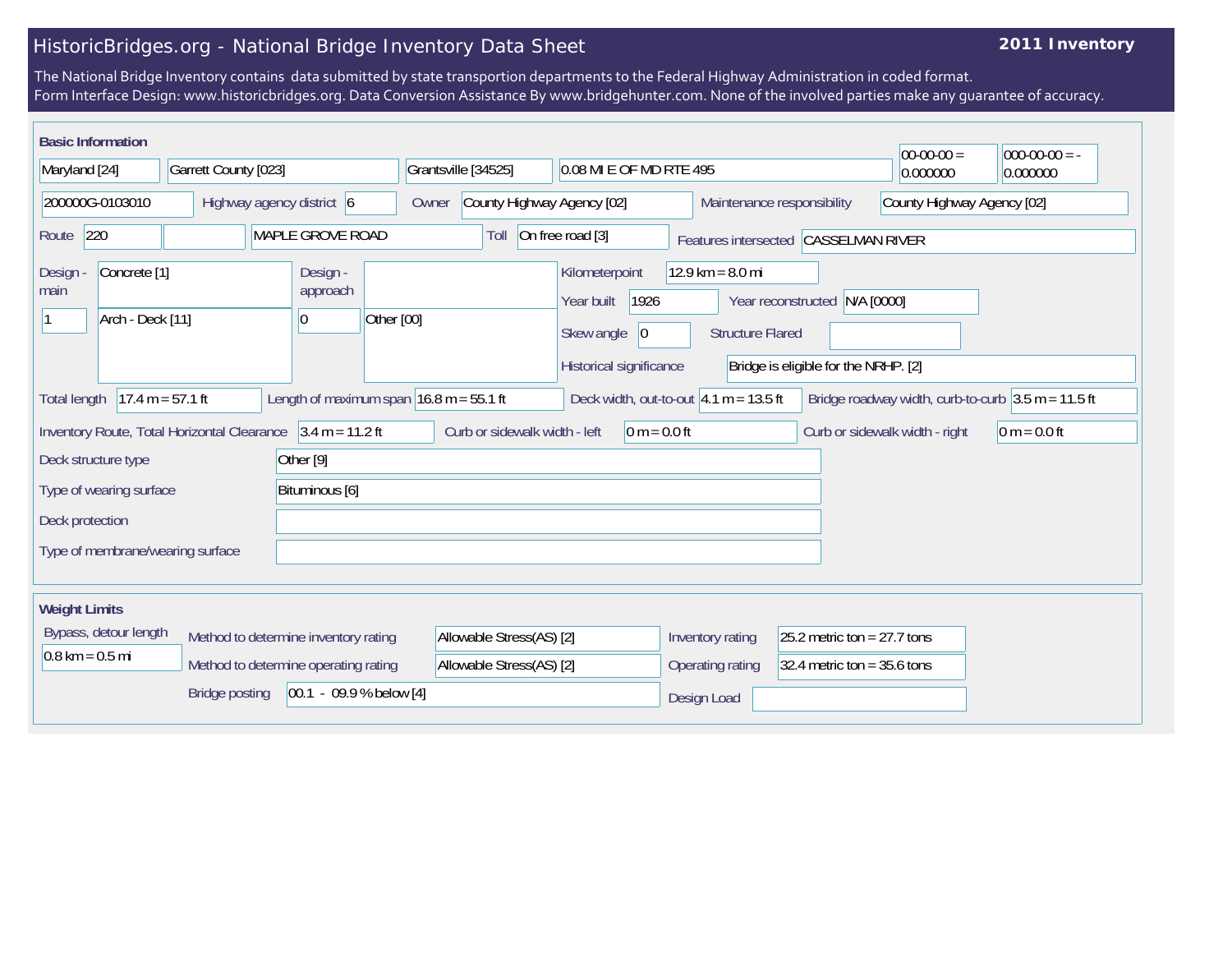| <b>Functional Details</b>                                                                                      |                                                                                         |  |  |  |  |  |
|----------------------------------------------------------------------------------------------------------------|-----------------------------------------------------------------------------------------|--|--|--|--|--|
| Average daily truck traffi 5<br>360<br>Average Daily Traffic                                                   | Year 2007<br>2029<br>440<br>Future average daily traffic<br>%<br>Year                   |  |  |  |  |  |
| Road classification<br>Local (Rural) [09]                                                                      | Approach roadway width<br>$3.7 m = 12.1 ft$<br>Lanes on structure 1                     |  |  |  |  |  |
| Type of service on bridge Highway [1]                                                                          | Direction of traffic One lane bridge for 2 - way traffic [3]<br>Bridge median           |  |  |  |  |  |
| No parallel structure exists. [N]<br>Parallel structure designation                                            |                                                                                         |  |  |  |  |  |
| Type of service under bridge<br>Waterway [5]                                                                   | Navigation control<br>$ 0\rangle$<br>Lanes under structure                              |  |  |  |  |  |
| $0 = N/A$<br>Navigation vertical clearanc                                                                      | Navigation horizontal clearance $ 0 = N/A$                                              |  |  |  |  |  |
| Minimum navigation vertical clearance, vertical lift bridge                                                    | 99.99 m = $328.1$ ft<br>Minimum vertical clearance over bridge roadway                  |  |  |  |  |  |
| Minimum lateral underclearance reference feature Feature not a highway or railroad [N]                         |                                                                                         |  |  |  |  |  |
| Minimum lateral underclearance on left $0 = N/A$<br>Minimum lateral underclearance on right $99.9 =$ Unlimited |                                                                                         |  |  |  |  |  |
| Minimum Vertical Underclearance $ 0 = N/A$                                                                     | Minimum vertical underclearance reference feature Feature not a highway or railroad [N] |  |  |  |  |  |
| Appraisal ratings - underclearances N/A [N]                                                                    |                                                                                         |  |  |  |  |  |
|                                                                                                                |                                                                                         |  |  |  |  |  |
| <b>Repair and Replacement Plans</b>                                                                            |                                                                                         |  |  |  |  |  |
| Type of work to be performed                                                                                   | Work to be done by contract [1]<br>Work done by                                         |  |  |  |  |  |
| Replacement of bridge or other structure because<br>of substandard load carrying capacity or substantial       | 330000<br>Bridge improvement cost<br>22000<br>Roadway improvement cost                  |  |  |  |  |  |
| bridge roadway geometry. [31]                                                                                  | $18.3 m = 60.0 ft$<br>Length of structure improvement<br>Total project cost<br>352000   |  |  |  |  |  |
|                                                                                                                | Year of improvement cost estimate<br>2005                                               |  |  |  |  |  |
|                                                                                                                | Border bridge - state<br>Border bridge - percent responsibility of other state          |  |  |  |  |  |
|                                                                                                                | Border bridge - structure number                                                        |  |  |  |  |  |